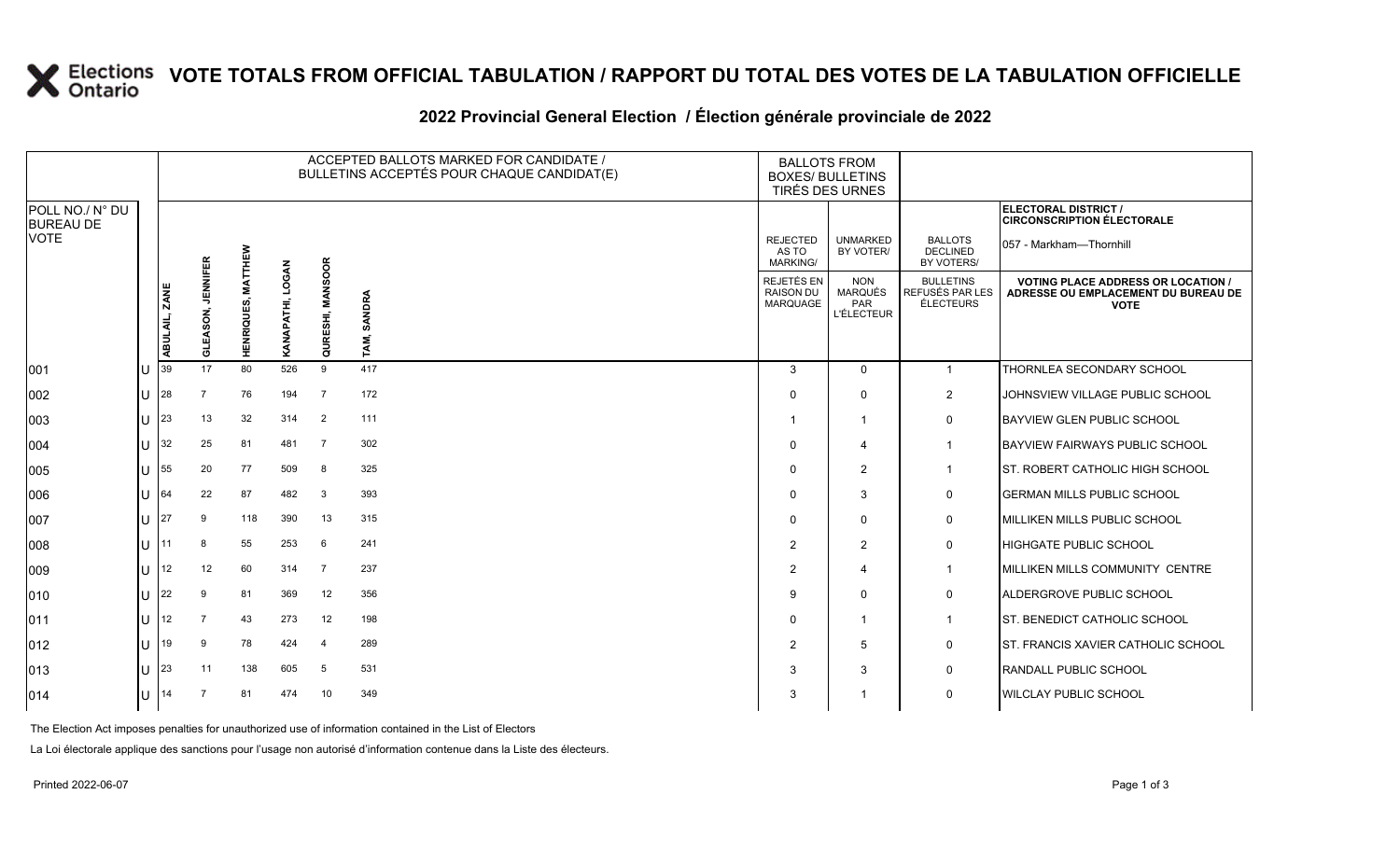# **X** Elections VOTE TOTALS FROM OFFICIAL TABULATION / RAPPORT DU TOTAL DES VOTES DE LA TABULATION OFFICIELLE

### **2022 Provincial General Election / Élection générale provinciale de 2022**

|                                     |              | ACCEPTED BALLOTS MARKED FOR CANDIDATE /<br>BULLETINS ACCEPTÉS POUR CHAQUE CANDIDAT(E) |                              |                       |              |                            |                | <b>BALLOTS FROM</b><br><b>BOXES/ BULLETINS</b><br>TIRÉS DES URNES |                                                   |                                                  |                                                                                                 |
|-------------------------------------|--------------|---------------------------------------------------------------------------------------|------------------------------|-----------------------|--------------|----------------------------|----------------|-------------------------------------------------------------------|---------------------------------------------------|--------------------------------------------------|-------------------------------------------------------------------------------------------------|
| POLL NO./ N° DU<br><b>BUREAU DE</b> |              |                                                                                       |                              |                       |              |                            |                |                                                                   |                                                   |                                                  | <b>ELECTORAL DISTRICT /</b><br><b>CIRCONSCRIPTION ÉLECTORALE</b>                                |
| VOTE                                |              |                                                                                       |                              | ξ                     |              |                            |                | <b>REJECTED</b><br>AS TO<br>MARKING/                              | <b>UNMARKED</b><br>BY VOTER/                      | <b>BALLOTS</b><br><b>DECLINED</b><br>BY VOTERS/  | 057 - Markham-Thornhill                                                                         |
|                                     |              | <b>ZANE</b><br>ABULAIL,                                                               | <b>JENNIFER</b><br>NOS.<br>ಕ | ≸<br>RIQUI<br>좂<br>Ξ. | <b>LOGAN</b> | <b>MANSOOR</b><br>QURESHI, | SANDRA<br>TAM, | REJETÉS EN<br><b>RAISON DU</b><br><b>MARQUAGE</b>                 | <b>NON</b><br>MARQUÉS<br>PAR<br><b>L'ÉLECTEUR</b> | <b>BULLETINS</b><br>REFUSÉS PAR LES<br>ÉLECTEURS | <b>VOTING PLACE ADDRESS OR LOCATION /</b><br>ADRESSE OU EMPLACEMENT DU BUREAU DE<br><b>VOTE</b> |
| 015                                 |              | 15                                                                                    | $\overline{7}$               | 63                    | 261          | 8                          | 225            | $\Omega$                                                          | $\mathbf 0$                                       | 0                                                | FATHER MICHAEL MCGIVNEY CATHOLIC<br><b>ACADEMY</b>                                              |
| 016                                 |              | 20                                                                                    | 6                            | 93                    | 464          | 11                         | 417            | $\overline{2}$                                                    | -1                                                | 0                                                | COPPARD GLEN PUBLIC SCHOOL                                                                      |
| 017                                 | $\mathbf{H}$ | 11                                                                                    | 15                           | 125                   | 538          | 6                          | 352            | -1                                                                | -1                                                | 0                                                | ARMADALE PUBLIC SCHOOL                                                                          |
| 018                                 | $\mathbf{H}$ | 11                                                                                    | 11                           | 119                   | 590          | 8                          | 489            | -1                                                                | $\overline{2}$                                    | $\mathbf 0$                                      | MARKHAM GATEWAY PUBLIC SCHOOL                                                                   |
| 019                                 | $\mathbf{L}$ | 15                                                                                    | 18                           | 106                   | 567          | 6                          | 459            | $\overline{2}$                                                    | $\Omega$                                          | $\mathbf{1}$                                     | PARKLAND PUBLIC SCHOOL                                                                          |
| 020                                 |              | 14                                                                                    | 12                           | 122                   | 748          | 16                         | 444            | $\boldsymbol{\Delta}$                                             | -1                                                | 0                                                | ELLEN FAIRCLOUGH PUBLIC SCHOOL                                                                  |
| 021                                 |              | 11                                                                                    | 8                            | 81                    | 333          | $\overline{4}$             | 190            |                                                                   | 3                                                 | 0                                                | SIR RICHARD W. SCOTT CATHOLIC SCHOOL                                                            |
| 022                                 | $\mathbf{H}$ | 12                                                                                    | 10                           | 60                    | 351          | 2                          | 261            | $\Omega$                                                          | $\Omega$                                          | 0                                                | <b>BOXWOOD PUBLIC SCHOOL</b>                                                                    |
| 400A                                |              |                                                                                       | 2                            | 8                     | 33           | -1                         | 30             | -1                                                                | $\mathbf{0}$                                      | $\mathbf{1}$                                     | LANDMARK OF THORNHILL I                                                                         |
| 400B                                |              |                                                                                       | 2                            | $\overline{7}$        | 75           | 3                          | 31             | $\overline{2}$                                                    | $\overline{2}$                                    | $\mathbf 0$                                      | <b>LANDMARK OF THORNHILL I</b>                                                                  |
| 401                                 |              |                                                                                       |                              | 13                    | 99           | $\overline{4}$             | 104            | $\overline{2}$                                                    | $\Omega$                                          | 0                                                | LANDMARK OF THORNHILL III                                                                       |
| 402A                                | $\mathbf{H}$ |                                                                                       |                              | $\overline{7}$        | 55           | $\mathbf 1$                | 37             | -1                                                                | -1                                                | 0                                                | LANDMARK OF THORNHILL II                                                                        |
| 402B                                |              |                                                                                       | $\Omega$                     | 10                    | 63           | -1                         | 40             | -1                                                                | $\Omega$                                          | 0                                                | LANDMARK OF THORNHILL II                                                                        |
| 403                                 |              |                                                                                       | 2                            | $\overline{7}$        | 44           | $\Omega$                   | 45             | $\Omega$                                                          | 0                                                 | 0                                                | <b>ASCOT MANSION</b>                                                                            |

The Election Act imposes penalties for unauthorized use of information contained in the List of Electors

La Loi électorale applique des sanctions pour l'usage non autorisé d'information contenue dans la Liste des électeurs.